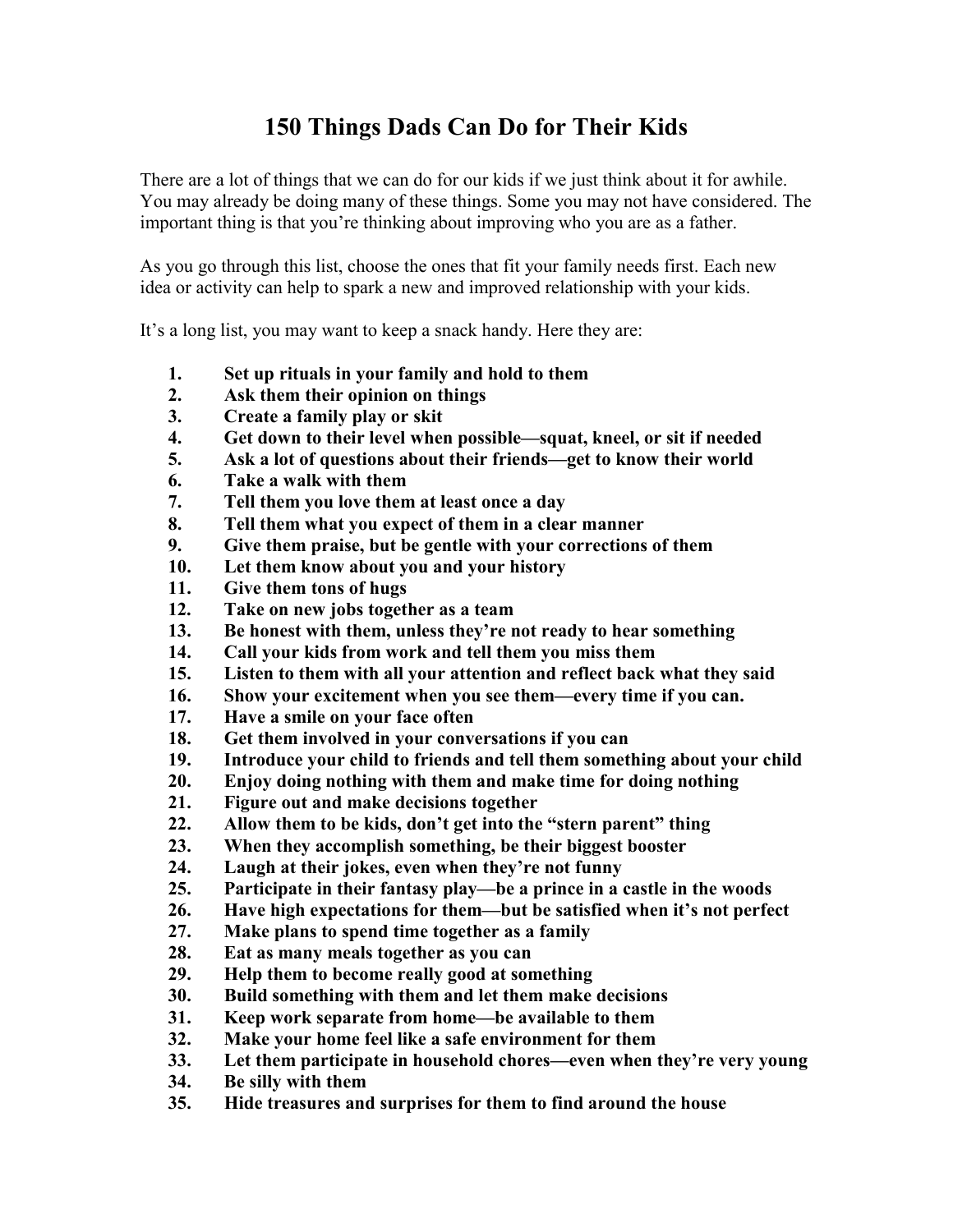- **36. Do the things that they like to do**
- **37. When you do errands take them along and let them help somehow**
- **38. Treat their mistakes as opportunities to learn**
- **39. When they start something, be there to follow their lead**
- **40. Put their artwork around the house for all to see**
- **41. Say "thank you" when they do something for you**
- **42. Laugh really hard with them**
- **43. Keep written memories of the things they do and say when they're young**
- **44. Share your feelings with them**
- **45. Treat your wife really well—show them how it's done**
- **46. Be very consistent with them but stay flexible**
- **47. Tell them about the things that are important to you**
- **48. Let them know about your faith**
- **49. Ask them curious questions rather than telling them what to do all the time**
- **50. Get them out in nature whenever you can**
- **51. Involve them in your extended family—show how a community really works**
- **52. Gently repeat what you want them to do, especially for young kids**
- **53. Stay away from excessive TV viewing—they'll know they're more important than the TV**
- **54. Say no frequently but in a loving manner**
- **55. Tell stories to them about your childhood**
- **56. Get your parents or other family members to tell them stories too**
- **57. Tell your kids often how important they are to you**
- **58. Ask for their suggestions and use them when possible**
- **59. Show them how to help other people—model it for them**
- **60. Surprise them by showing up when you're not expected**
- **61. Use the car as a great place for conversations**
- **62. Get to know their friends and be nice to them**
- **63. Have your own secrets you share with them**
- **64. Tell them you're sorry when you screw up**
- **65. Remember you have two ears and one mouth—do more listening**
- **66. Be at their events, tell them what you thought about it**
- **67. Listen and learn from them—let them know what you learned**
- **68. Keep your promises to them, no matter what**
- **69. Tell them what you like about them specifically**
- **70. Tell them what they can do, not what they can't do**
- **71. Wrestle with your kids—girls or boys**
- **72. Cook meals with them, let them help**
- **73. Show them you have domestic capabilities—help around the house**
- **74. Be vulnerable—show them men can be both gentle and fierce**
- **75. Find something in common you can do together**
- **76. Make a great effort to see things from their perspective**
- **77. Talk to their teacher and get their perspective**
- **78. Be involved in their school and be an advocate**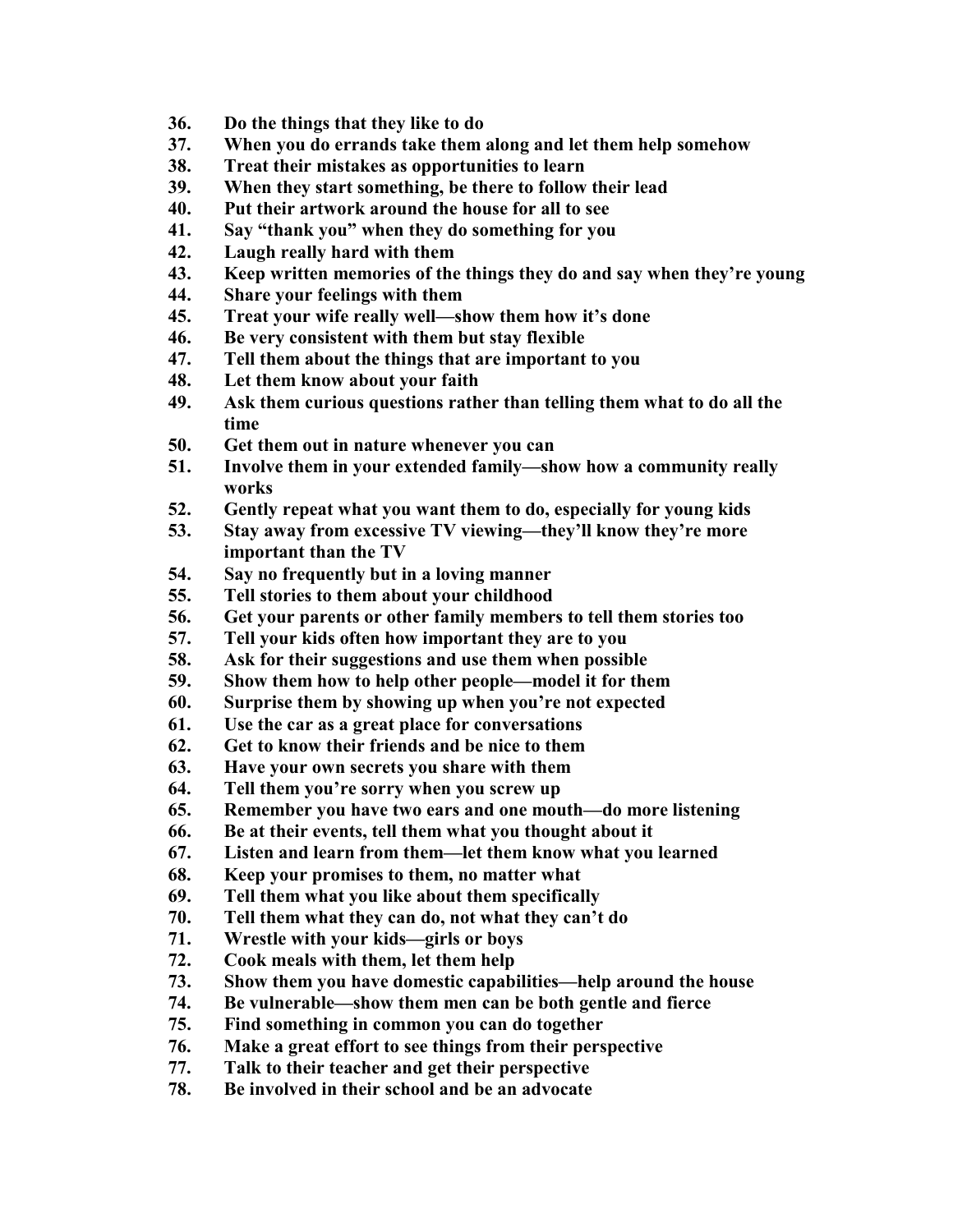- **79. Figure out their learning style and help them learn most efficiently**
- **80. Give them space or time when they need it**
- **81. Set boundaries and enforce them**
- **82. Train them in the proper behavior and practice it with them.**
- **83. Let them play the music and show some interest in it.**
- **84. Read with them often**
- **85. Believe what they tell you and stand behind them**
- **86. Realize that you're often the problem if you blame them—practice being blame-free**
- **87. Keep their life relatively simple**
- **88. Don't try to be right so much**
- **89. Be kind instead of right.**
- **90. Take their hand when you walk with them**
- **91. When you talk to them, look them in the eye**
- **92. Have a secret code you use with them**
- **93. Write letters to them—send them in the mail**
- **94. Have family meetings and include them in the decisions**
- **95. Limit their activities, especially when they're young—mostly they need you**
- **96. Don't give them violent video games just because the Jones' do—find alternatives**
- **97. Take a serious look at your kids perspective—it's as legitimate as yours**
- **98. Hang out with your kids in a relaxed way**
- **99. Respond to their misbehavior with gentleness and firmness**
- **100. See them as capable all the time—even when they screw up**
- **101. Educate yourself about their culture**
- **102. Keep their number of toys and gifts at a moderate number**
- **103. Don't intervene in your kids fighting-let them figure it out themselves**
- **104. Remember the important things from their lifetime—birthdays, first steps, first day of school, etc.**
- **105. Teach them about a "mistakes as learning" philosophy in life**
- **106. Use choices with them**
- **107. Use a plan when you're angry--leave, breathe; show them self-control**
- **108. When things are tense, only talk to them when everyone's calmed down**
- **109. Learn to interpret what you're child's saying underneath their words**
- **110. Say, "That must be hard" to them often. It's better than, "please quit whining."**
- **111. Never do things for your kids that they can do for themselves**
- **112. Improve your relationship with your own dad—it will help your own relationship with your kids**
- **113. Give your kids time outs when they misbehave without making it punishment—just time to work through feelings until they're ready to come back**
- **114. Help with their homework and be available for them**
- **115. Have five positive interactions with them to every one negative one**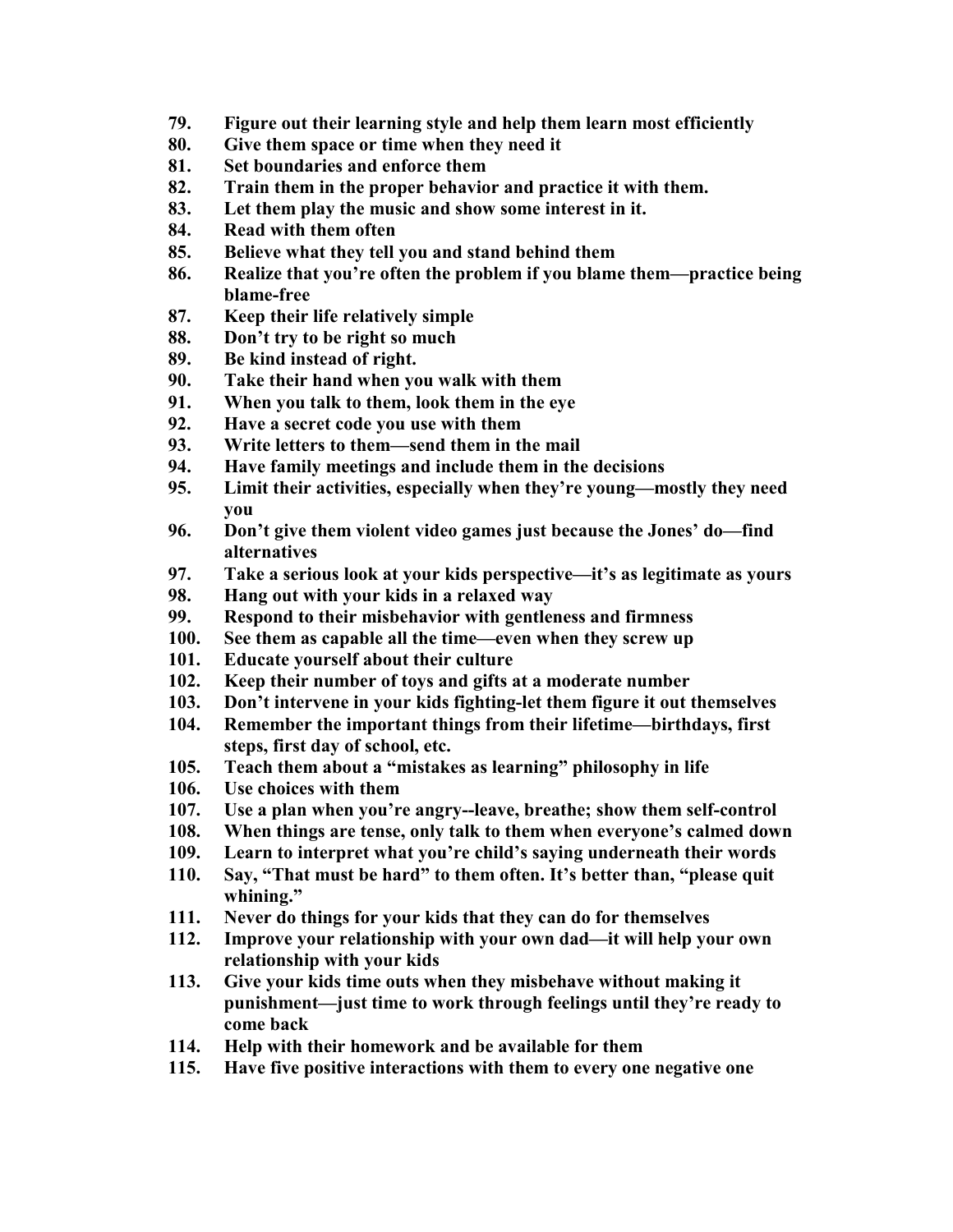- **116. Use natural consequences with them—if they're slow to get ready for bed—no stories!**
- **117. Show them what you do at work—take them with you some day if possible**
- **118. Let them pick the discussion topic for dinner**
- **119. Have your own "secret passwords" with each of them**
- **120. Give them back massages or scratches—let them know the wonder of touch**
- **121. Ask them what they'd like more of from you**
- **122. Talk about the book you read together**
- **123. Hang the telephone up during dinner**
- **124. Play musical instruments with them—form a band**
- **125. Teach basic first aid to your kids**
- **126. Teach basic emergency procedures and fire safety to your kids**
- **127. Tell your stories to them by candlelight**
- **128. Tell them about your family tree**
- **129. Write a poem about them and read it to them**
- **130. Slow down your life enough so that you can enjoy and be with your kids**
- **131. Draw pictures with them--do art projects together**
- **132. Watch a kid-friendly movie together and talk about it afterward**
- **133. Play silly rhyme games with them; see how many you can come up with**
- **134. Give them money to take care of by themselves**
- **135. Teach them about saving, spending, and donating money**
- **136. Help them to make the house a place where other kids like to play**
- **137. Build them a tree house or fort where they can have a "secret" place**
- **138. Let them cook a meal—then enjoy what they made**
- **139. Let them choose what the meal is once a week—as long as it's reasonable**
- **140. Brainstorm with them about how to make things in the family better**
- **141. Find out who their heroes are—talk about why they are heroes**
- **142. Spend some time together helping others less fortunate than you—show them that this is a part of your life**
- **143. Teach them about how to take care of themselves when other kids are mean**
- **144. Share a story from your childhood about reacting to someone mistreating you**
- **145. Contribute to the collections that they've made**
- **146. Be fascinated by the things that they find interesting—small rocks, insects, etc.**
- **147. Let them be in charge of something that's alive—a flower, fish, plant, etc.**
- **148. Tell them that it's OK to be angry with you but not OK to be disrespectful to you**
- **149. Give them something from you that symbolizes your love for them**
- **150. Treat every day with them like it might be your last—let them know how much they're loved**